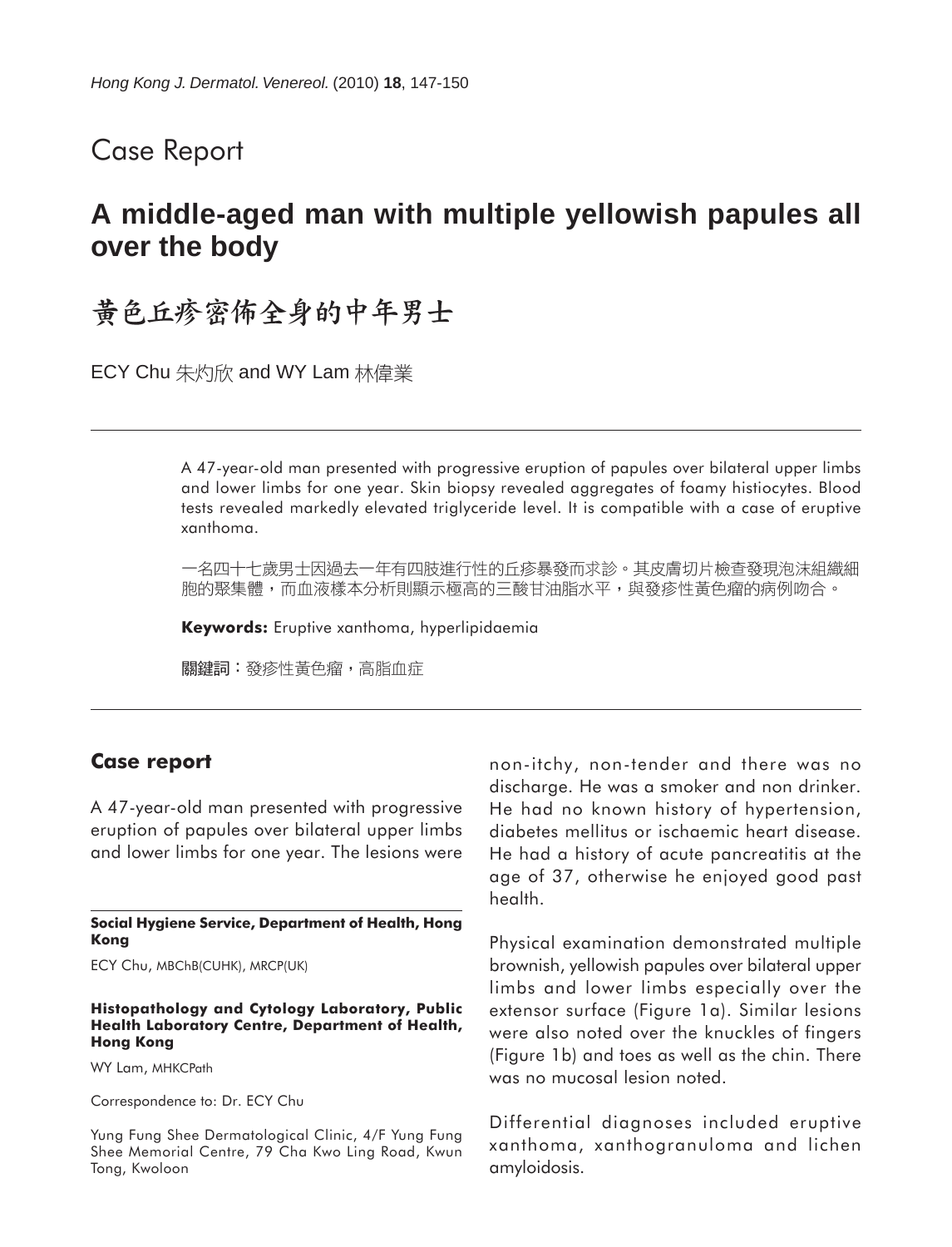Investigations including blood tests for complete blood picture, renal and liver function were normal except for a mildly elevated alkaline phosphatase (198 IU/L). The fasting glucose was 6.1 mmol/L. The fasting lipid profile revealed an elevated total cholesterol (18.3 mmol/L) and triglyceride (51.7 mmol/L) level.

Skin biopsy showed large aggregates of foamy histiocytes, histiocytic cells and mononuclear inflammatory cells with mild fibrosis (Figures 2a & 2b). The histopathological and clinical findings were consistent with eruptive xanthoma.

This patient was referred to the medical unit for management of hyperlipidaemia. He was put on gemfibrozil. The papular lesions gradually flattened within weeks after initiation of gemfibrozil (Figures 3a & 3b). The triglyceride level dropped to 15.6 mmol/L four months after initiation of lopid. Cholestyramine was then added to achieve a better control of the triglyceride level.

### **Discussion**

Xanthomas are lesions characterised by accumulations of lipid-laden macrophages. Xanthomas can occur as a result of general metabolic disease (e.g. altered lipid metabolism), generalised histiocytosis or local fat phagocytosing storage process. Xanthomas are common manifestation of lipid metabolism disorders. The condition can occur in any age and its prevalence in male and female is the same. Cutaneous xanthomas are mostly cosmetic disorder but their presence might suggest an underlying disorder of lipid metabolism. The morbidity and mortality are related to atherosclerosis and pancreatitis. A family history of xanthomas may be encountered in hereditary hyperlipoproteinaemia. There may be a prior history of myocardial infarction as well as pancreatitis. The cutaneous manifestation may precede a diagnosis of hyperlipidaemia.<sup>1</sup>

Cutaneous xanthomas can be clinically subdivided into: xanthelasma palpebrarum, tuberous xanthomas, tendinous xanthomas, eruptive xanhtomas, xanthoma striatum palmare, generalised plane xanthomas. Xanthelasma palpebrarum, the most common form of the xanthomas, is an asymptomatic, usually bilateral and symmetrical condition. Soft, velvety, yellow



**Figure 1.** Multiple yellowish papules over the extensor surface of fingers and forearm.

 **(b)**

 **(a)**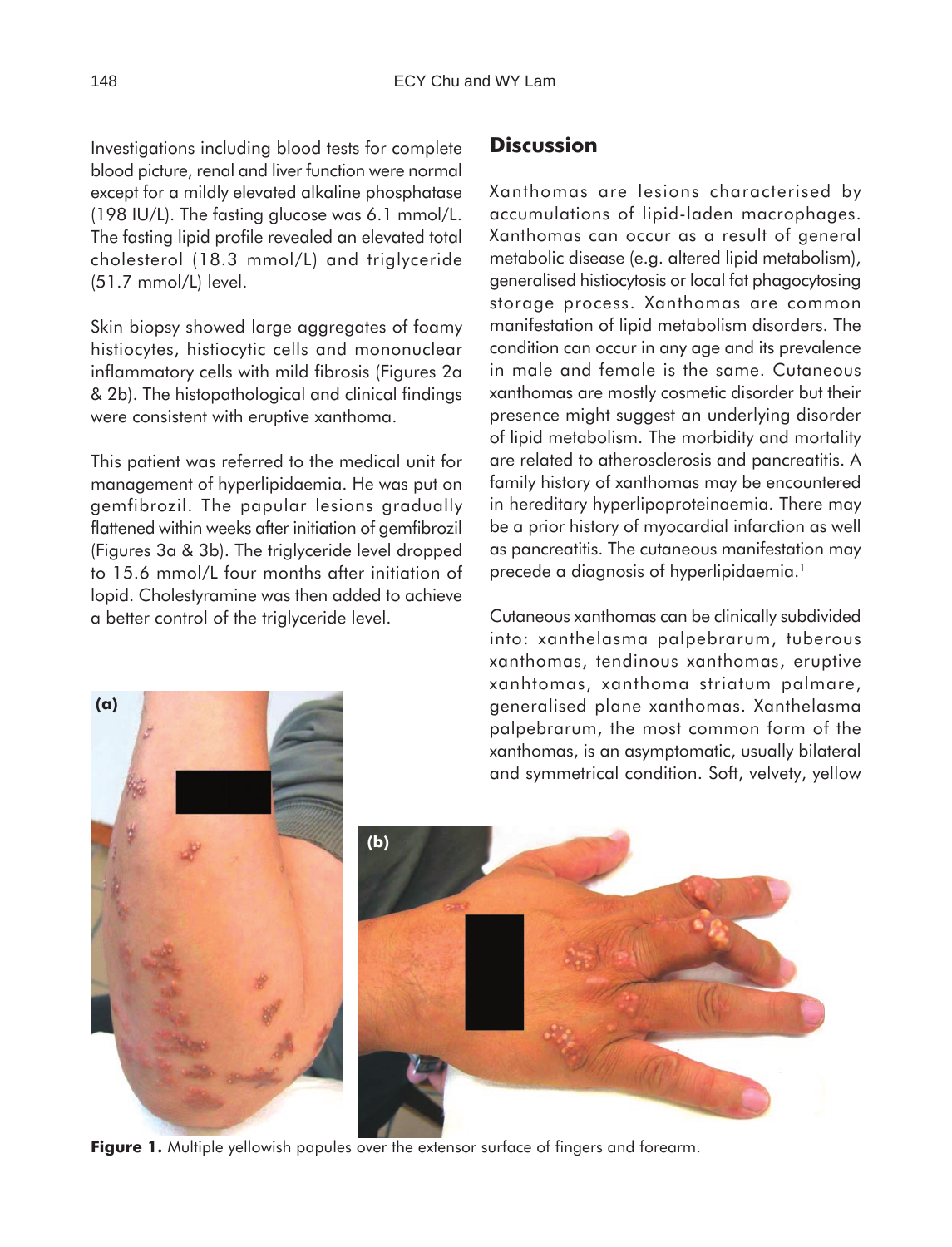

**Figure 2.** (a) Low power view shows aggregations of histiocytes and mononuclear inflammatory cells in dermis. (b) High power view shows multiple foamy histiocytes present in the dermal aggregate.



Figure 3. Four months after treatment with gemfibrozil, most of the lesions flattened with post-inflammatory hyperpigmentation left.